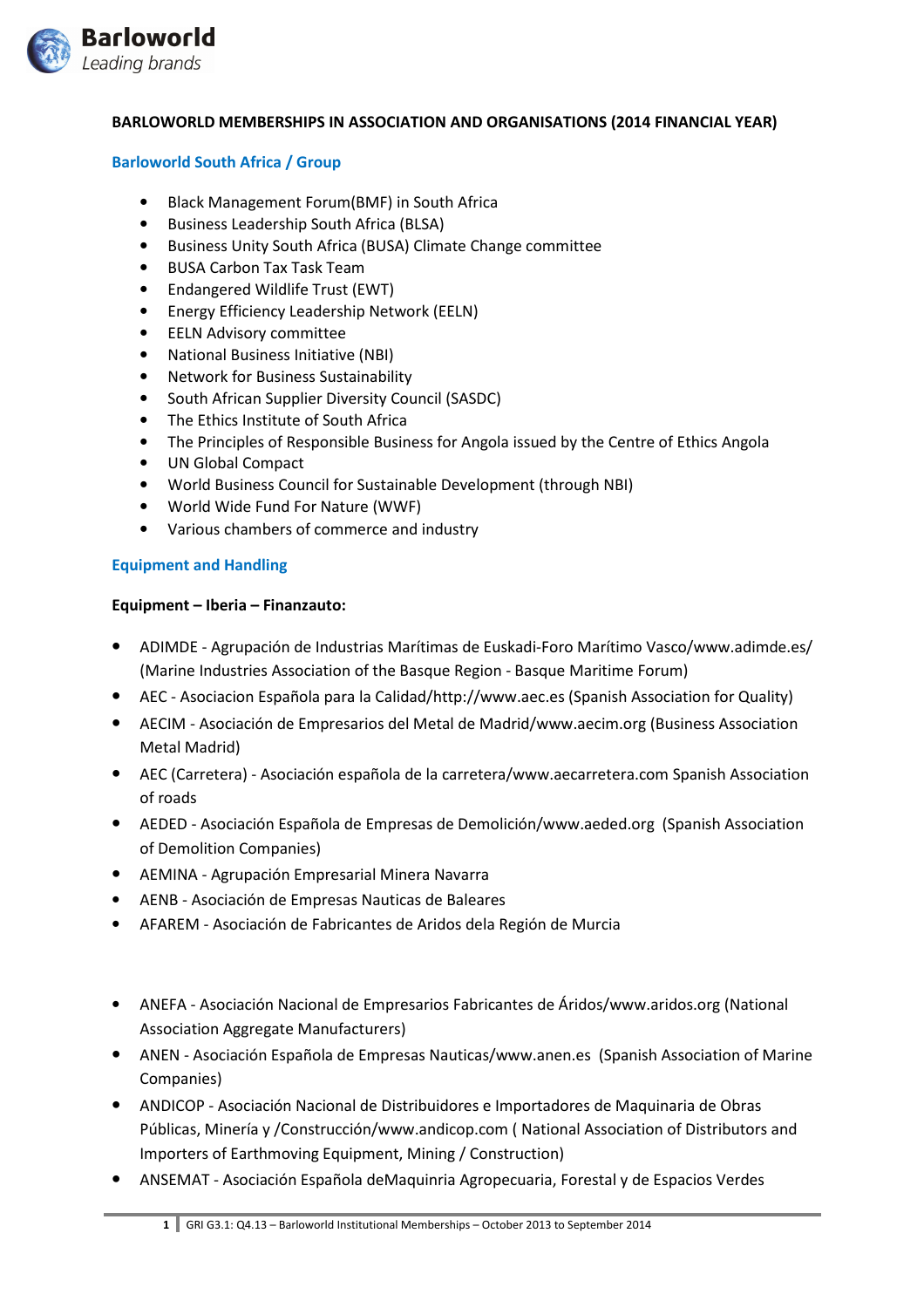

- ASEFMA Asociación Española de Fabricantes de Mezclas Asfálticas
- ASIMA Asociación de Industriales de Mallorca
- AUSAPE Asociación de Usuarios de SAP España/www.ausape.es (SAP Users Association Spain)
- ESTEMAD Asociación de Empresarios del Este de Madrid
- FER Asociación Española de recuperación y Reciclaje
- Fremap Mutua de Accidentes de Trabajo y enfermedades profesionales de la seguridad social/www.fremap.es (Fremap Accidents and Labour Illnesses Social Security)
- Spainish Chamber of Commerce
- COGEN Asociación Española para la promoción de la Cogeneración
- Various Chambers of Commmerce (15 chambers of commerce)

## Equipment – Iberia – STET:

- ACAP Associação de Automóvel de Portugal/www.acap.pt (Automobile Association of Portugal)
- APCERT Associação Portuguesa de Certificação (Calidade)/www.apcer.pt (Portuguese Certification Association (Quality))

## Equipment - Southern Africa:

- •
- CONMESA Construction and Mining Equipment Suppliers' Association
- DAGEASA Diesel and Gas Engine Association of Southern Africa
- Employees are encouraged to belong to their various professional associations such as the SA Institute of Chartered Accountants
- Institute of Quarrying
- MBSA Master Builders of Southern Africa
- SA Chamber of Business
- SAFCEC (Civil Engineering Contractors)
- The Institute of Waste Management of South Africa

## Handling – South Africa:

• MERSETA - Metal Engineering Sectoral Education and Training Authority

## Agriculture – South Africa:

• SAAMA - South African Agricultural Machinery Association

## Hnadling / Agriclure – Mozambique:

• ACIS - Associacao de Comercio Industria

## Automotive and Logistics

## Automotive - South Africa: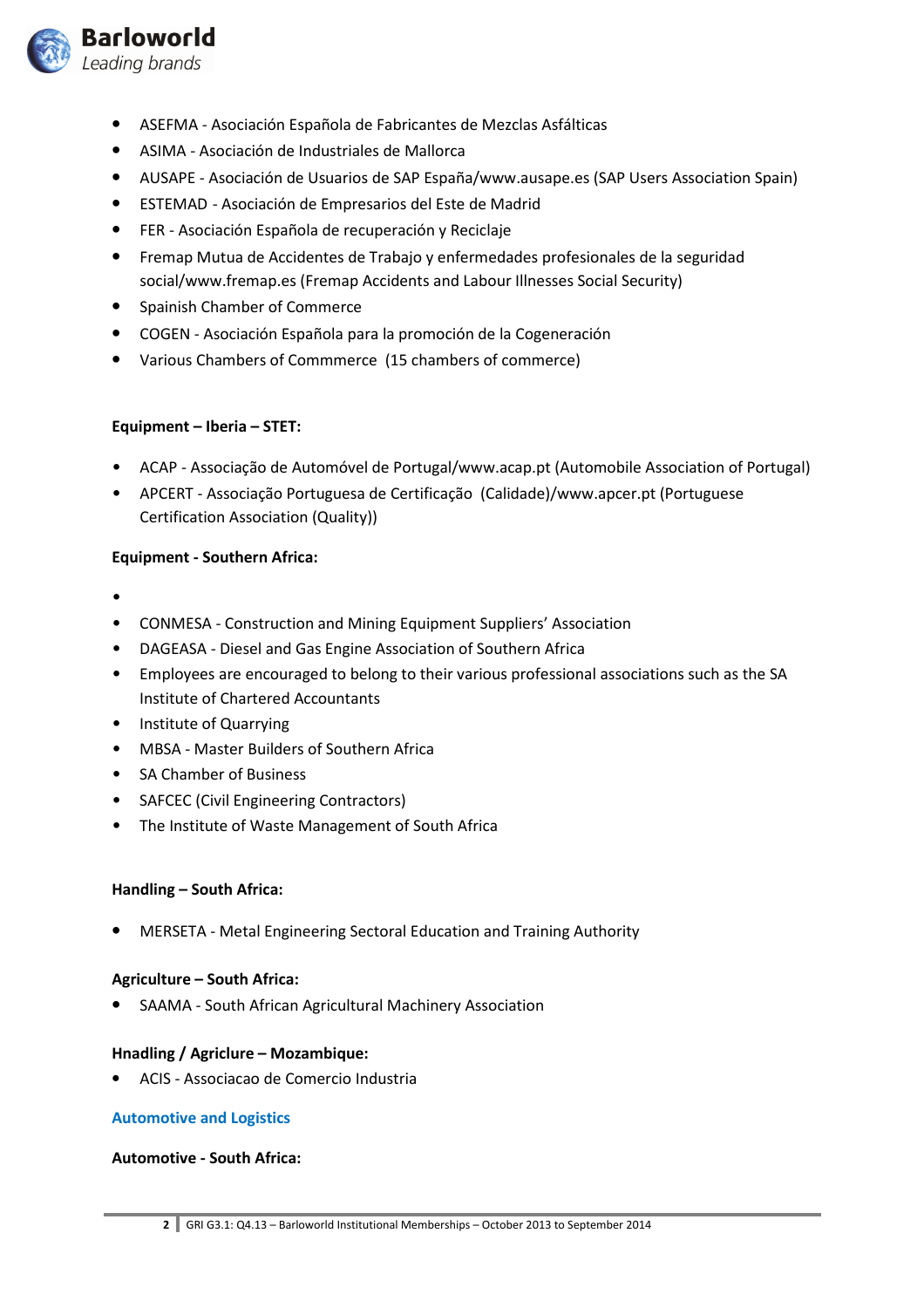

- ASATA (Association of South African Travel Agents)
- Dealer Councils
- NADA (National Automotive Dealer Association)
- RMI (Retail Motor Industry, Employer structure)
- SAMBRA (South African Motor Body Repairers Association)
- SATSA (Southern African Tourism Services Association
- SAVRALA (South African Vehicle Rental and Leasing Association).
- TBCSA (Tourism Business Council of South Africa )
- TOMSA Tourism Marketing Levy SA

# Automotive - Botswana:

• Botswana Motor Traders Association

# Logistics

- ATEIA Asociación de transitarios de Madrid (Freight Forwarders Association-Madrid)
- Atlas International Networks Ltd (agent network for ME)
- CAIA Chemical and Allied industry association
- Carbon Tax Committee of Road Freight Association
- CEL Centro Español de Logistica (Spanish Centre for Logistics)
- CILT Chartered Institute of Logistics and Transport
- CILTSA Chartered Institute of Logistics and Transport South Africa
- CSCMP Council of Supply Chain Management Professionals
- FFSI Feta Freight Systems International
- Fundación ICIL (ICIL Foundation)
- FIATA International Federation of Freight Forwarders Associations
- Gartner
- GLN Global Logistics Network
- IATA International Air Transport Association
- IESSA Illumination Engineering Society of Southern Africa
- InstSCE Institute of Sound and Communication Engineers
- IOD Institute of Directors
- JCCI Johannesburg Chamber of Commerce and Industry
- Lean Institute
- Logistics Achiever Awards Judging Committee
- Microsoft MCP
- MILT Institute of Logistics
- MIOM Institute of Operations Management
- NAFL National Association of Freight and Logistics (UAE)
- RFA Road Freight Association
- RTMS Road Transport Management Systems